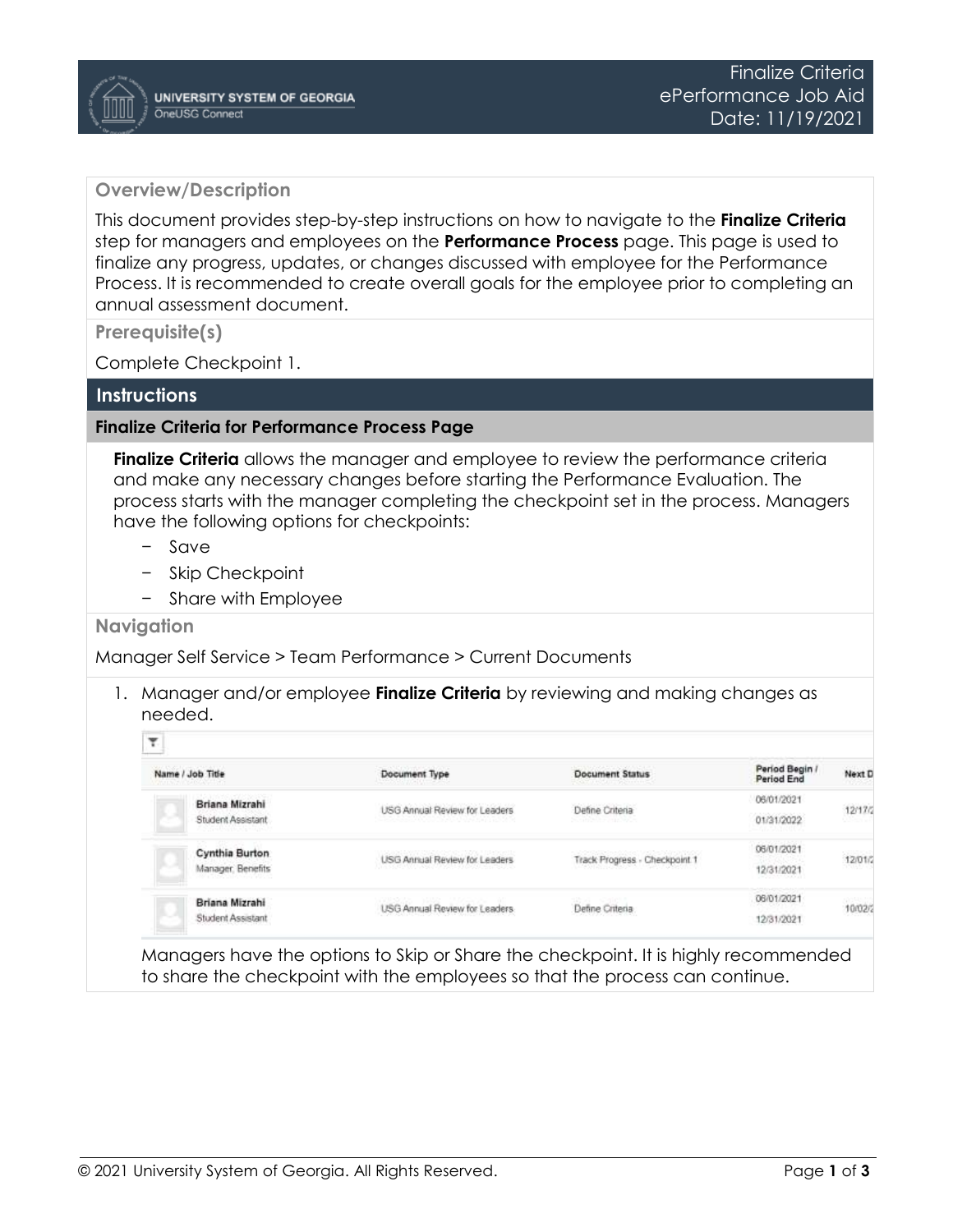

| Team Performance                                                                 |          | Performance Process                                                                                                                                                                                   | Q                                     |
|----------------------------------------------------------------------------------|----------|-------------------------------------------------------------------------------------------------------------------------------------------------------------------------------------------------------|---------------------------------------|
| Performánico Processi                                                            | $0 - 11$ | LISO Annual Review for Leaders                                                                                                                                                                        | <b>Diamonth Englo</b><br><b>Santa</b> |
| finess and Taxks:                                                                | ID (SB)  | Finalize Criteria - Update and Complete                                                                                                                                                               | <b>自fmt</b>   53<br><b>BY</b> Export  |
| <b>Cylifia Birlin</b><br>USS Alreal Revery Nr Lealers<br>06/01/2021 - 12/31/2821 | Overview | Cynthia Burton<br>Adam #<br>Job Title, Munager, Bandfitt,<br>Manager: Juny Protect.<br>Decisioned Type 1/5/2 Annual Reviser for Leaders<br>Period (6003/2121 - 52/21/2021)                            |                                       |
| A. D. Dalline Collens<br>Due Duke trendment                                      |          | Template - Annual Rayston for Leaders<br>Document (E) 1569<br>Due Date: 11/01/2821<br>Vities in Program.                                                                                              |                                       |
| 3. B. Checkport 1 - Strawell<br>Don Dally 10/01/2021                             |          | Your comments are currently not shared with your amployee.<br>Just prior to starting the final available a public the performance chluria if inconsisty and select the Companie fadbox it applicable. |                                       |
| 17. P. Finalize Criteria<br>Else (1986 12/0 1/2021)                              |          |                                                                                                                                                                                                       |                                       |
| <b>k</b> Lipbalk and Campete                                                     |          | Goals at Duine Partenairco Factors (893 Cora Volcan)                                                                                                                                                  |                                       |
| <b>CO</b> Hernald Participants<br>Due Dwin 13/31/2021                            |          | = Section 1 - Goale<br>Dasn off to evaluated by Employee, Manager, Chief                                                                                                                              |                                       |
| 大学<br>Reyew Participant Dystophone<br>Due thate 12/81/2014                       |          | Ski-Add form<br>10 Guard Sammary                                                                                                                                                                      |                                       |
| 4: 0 Haven Saf Evaluation<br>Due Date: 13/81/3021                                |          | Section Weight 25 % Use less Han 25%!                                                                                                                                                                 |                                       |
| $(1 - 1)$<br>Complete Miniager Evenation<br>Dua Daw: 1391/2021                   |          | * Audit History<br>Created By Airy Phillon<br>11/22/2021 7:23:17AM                                                                                                                                    |                                       |
|                                                                                  |          | Approved By Arris Philbox<br>TRAINING T 29 YEARS<br>Challgord 1 Slopped Ey Arty Philton<br>11/23/2021 & 11 55AM<br>Last Modried By July Phillips<br><b>FEITZCASTE IE FEISIARE</b>                     |                                       |
|                                                                                  |          |                                                                                                                                                                                                       |                                       |
| 2.                                                                               |          | Once the criteria has been updated and changes are made, the manager clicks                                                                                                                           |                                       |
|                                                                                  |          |                                                                                                                                                                                                       |                                       |
| Complete.                                                                        |          |                                                                                                                                                                                                       |                                       |

The manager will click **Confirm.**